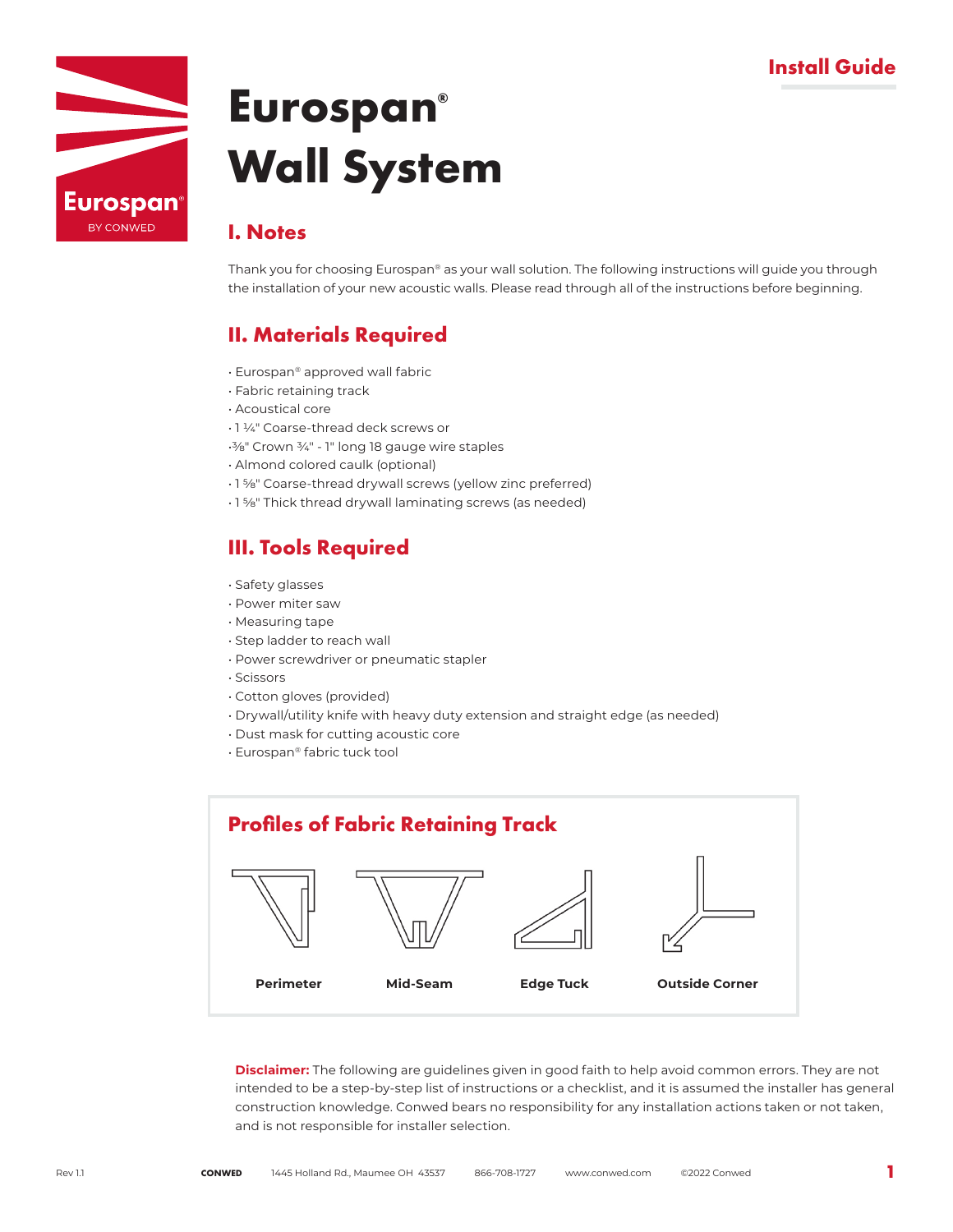

### **IV. Basic Instructions for a Flat Wall**

### **Installing the Fabric Retaining Track to an Existing Drywall Wall**

1. Choose one corner of the room to start installing the perimeter track. Make a 45° miter cut on the first track piece and place firmly against the wall making sure the fabric retaining channel is next to the ceiling. Using 1 ¼" screws attach the track to the wall every 2 to 3 inches or staple it every ¾ to 1 inches. NOTE: It is extremely important not to exceed the required spacing so that the track does not bend under tension from the fabric. This will result in an uneven reveal line next to the wall and finished ceiling.



2. Butt and align the next piece of track to the first to create a smooth joint transition, again making sure the fabric retaining

channel is next to the wall, and attach to the wall. The track sections need to be completely and tightly aligned with each other to provide a seamless finish. Light sanding may be required to get tracks even. Continue this process around the perimeter of the wall making miter cuts at each corner.

3. Use mid-seam track to create inside corners between walls (Fig. 1).

4. If mid-seam tracks are required to accomodate fabric width restrictions, make two 45° miter cuts to create a point on the end of the mid-seam track near the ceiling and floor. Install the mid-seam track with screws or staples. Attach the perimeter track next to the mid-seam track by making 45° miter cuts and butting it against the mid-seam track. Make sure to plan your lay-out ahead, figuring for the widths of the mid-seam track to make sure all the final seams end up in the correct locations.

5. Furring strip can be used to prep a wall with an existing open stud wall in lieu of an existing gypsum board walls. Coordinate all penetration distance off the track base out to the fabric finish depth of 1".

### **Set Level of Penetrations**

6. Penetrations such as light boxes, recepticals, smoke detectors, and vents need to be brought out so that their finished trim level is flush with the finished depth of the Eurospan® fabric. If Eurospan® is being installed to an existing wall, penetrations need to be spaced out to 1" from the existing wall.

7. Blocking is not needed in most situations. Eurospan® fabric is self supporting and will retain its shape at these penetrations. Note, the openings for these penetrations are cut out after the Eurospan® fabric is fully stretch in place.



8. For larger circular penetrations or rectangular penetrations there are a few options for finishing. The fabric can be stapled to a wood frame built around the penetration opening at the finished depth of the Eurospan® fabric, and finished with the penetration standard trim. Or the Eurospan® perimeter/ top load track can be installed around the penetration opening to hold the fabric in place at the finished depth. See the special situations section for instructions on bending the track.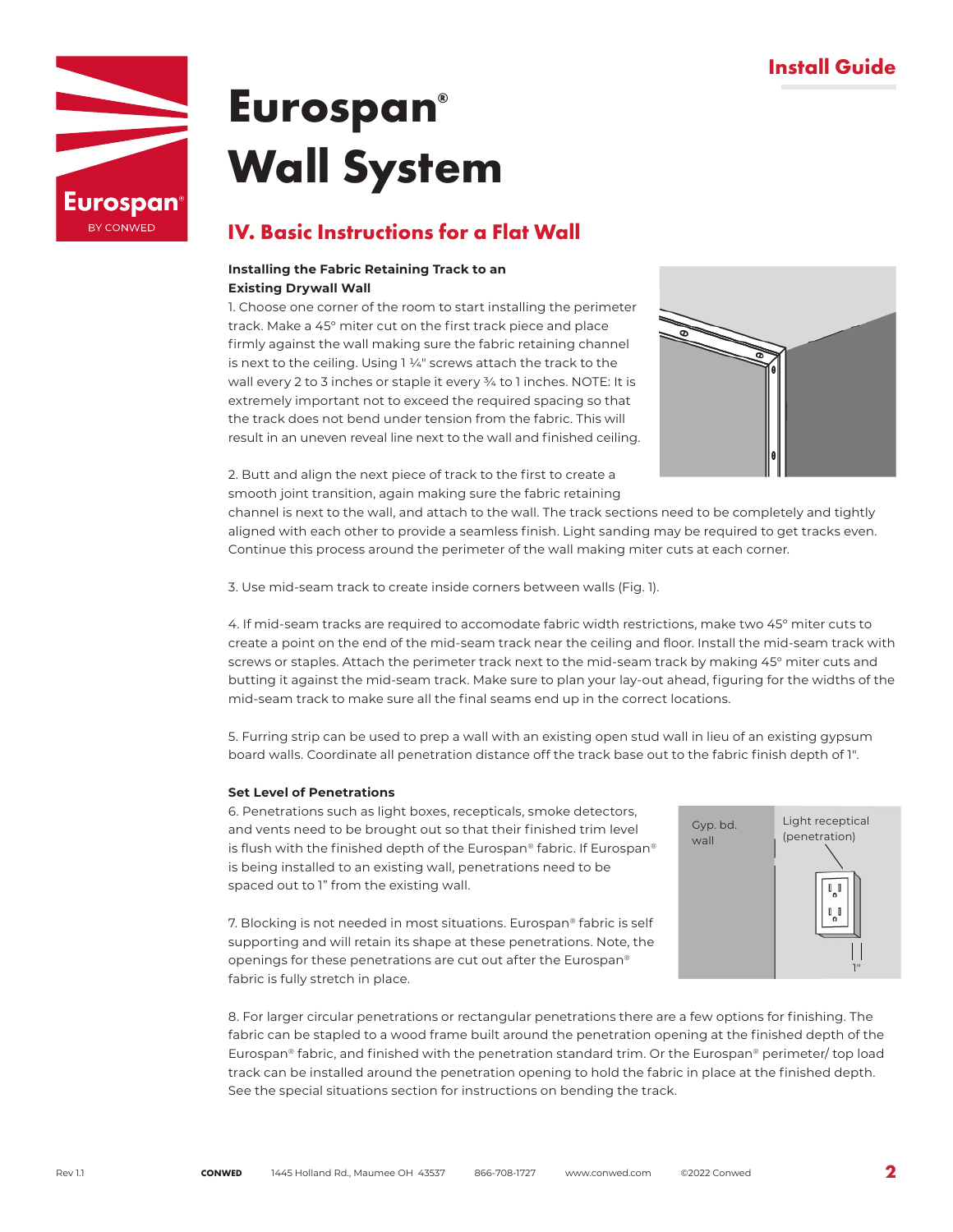## **Install Guide**



## **Eurospan® Wall System**

## **IV. Basic Instructions for a Flat Wall** (continued)

### **Installing the Acoustic Core (continued)**

9. Back cut the acoustical panel to fit tight in the track.

10. Starting in one corner of the room, butt the acoustic panel next to the track on both the wall and ceiling. Fasten the panel in place with 1 %" screws on 16" centers.

11. Butt the next panel against the installed panel, making sure to make the joint as tight as possible. Continue this process until the entire wall is covered with acoustic panels. Use the matt knife or drywall knife, straight edge, and dust mask to cut any panels to size. Be sure to keep the joints as tight as possible to both the track and to adjacent panels.

12. Once all of the panels are installed, fill the seams with a light coating of the almond caulk. This will prevent the seams from being visible through the installed fabric.



*Note: These are general details of a receptical and vent. Coordination is needed to properly space and secure the actual receptical, and other penetration to the proper finished depth of the Eurospan fabric.*

### **Installing Fabric**

13. Before unpacking fabric, clean the workspace thoroughly to protect the fabric from getting soiled.

14. Use the provided white gloves when handling the fabric during installation.

15. For the initial part of hanging the fabric. Start in one corner on a wall, drape 3 to 4 inches of fabric over the tuck tool and insert into the perimeter channel of the retaining track along the top of the wall. Remove the tuck tool from the track and the fabric should be held in place.

16. Moving down the wall, alternate from side to side tucking a tools length of the fabric in the track every 1 ft. Finish by tucking the final side of the fabric into the remaining track. The fabric should now be loosely hanging from the wall.

17. Return to the ceiling and tuck the fabric in every 6 inches. Repeat this process for the remaining three sides. At this point, check to be sure the fabric is square with the wall and that it will reach all corners of the wall.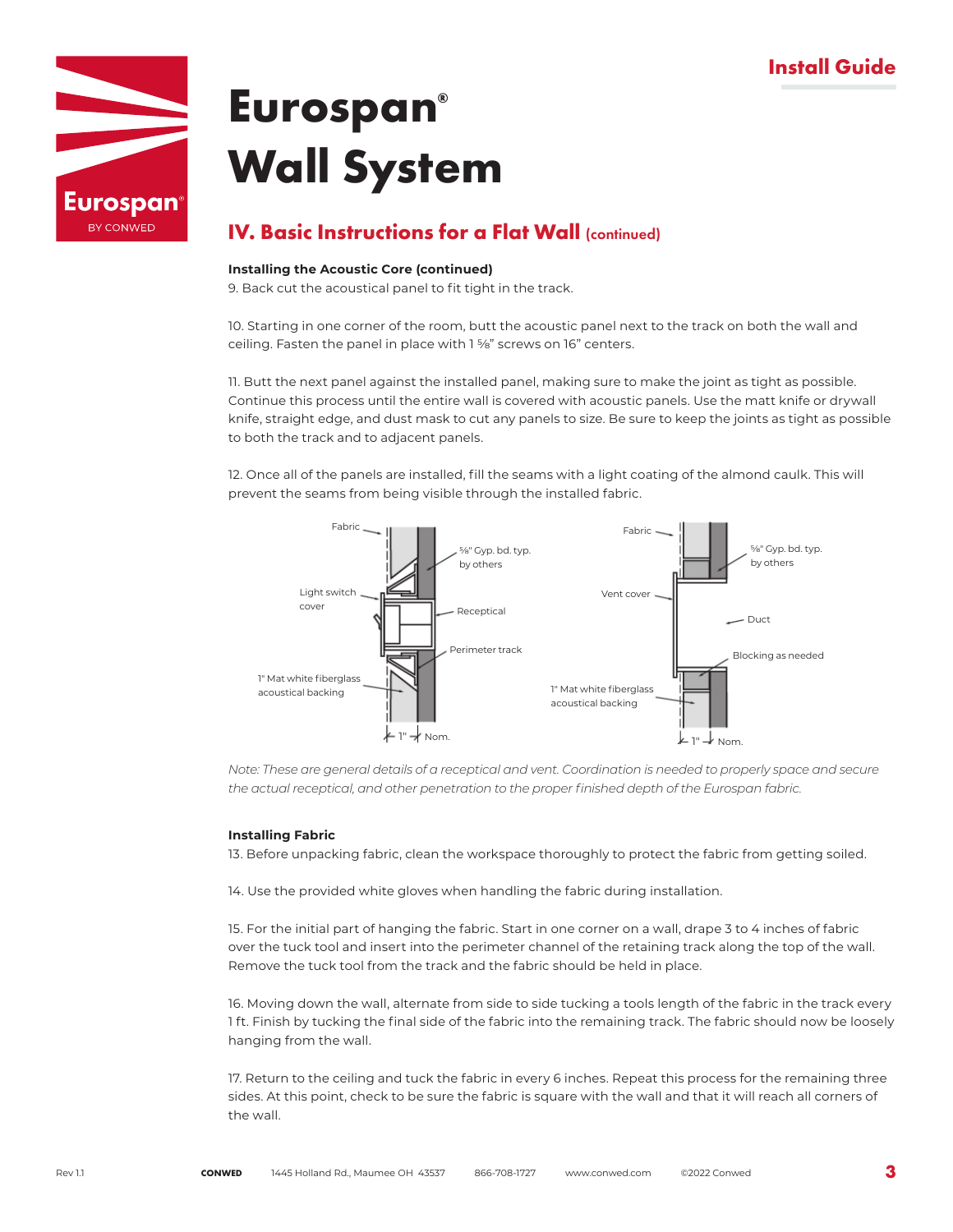

### **IV. Basic Instructions for a Flat Wall (continued)**

### **Installing Fabric (continued)**

18. In order to start tensioning the fabric, start on a long side and remove a small portion of the fabric from the track. Pull the fabric tight and re-insert. Continue this process down the length of the track. Move to the opposite side and repeat this process, adding more tension as you go. Be sure to keep the fabric square.

19. Repeat Step 17 for the final two sides.

20. Repeat steps 17 and 18 until the desired tension is achieved and the fabric is completely tucked into the channel.

21. Trim the excess fabric hanging next to the track leaving only ½ to 1 inch of material. Using the tuck tool, push this excess fabric into the self-storing track.

### **Fabric Penetrations**

22. To cut out openings, start in the center and cut out toward a slightly smaller opening than the penetration is to be. Then push/ stretch the fabric up around the trim flange of the penetration of the light, sprinkler, smoke detector, etc. Adjust the depth of the trim ring or cover trim to depth height. This creates the final finish look at most penetrations.

## **V. Special Situations**

### **Inside and Outside Corners**

Inside and outside corners can be created using Eurospan® to accommodate horizontal wall sections, beams, and duct work. Mid-seam track can be used for making an inside corner (Fig. 1) and outside corner track is also available (Fig. 2). The only requirement is that there must be a structure that will support the track. For example, to enclose a duct, a wood frame can be constructed around the duct to which the track can be attached.

### **Angled Walls** (Fig. 3)

At the base of the angled wall, wood blocking is required to square the perimeter tensioning track to the wall. At the other side of the wall, wood blocking or edge tuck track can be used to square the track.

### **Immovable Penetrations**

In order to install Eurospan® around a immovable obstical, a seam must be created. The seam is created by installing mid-seam track from the obstical to the nearest track. The installation is carried out as described in the basic instructions to tension the fabric on three of the walls. Once the fabric is tight against the obstical on one side, the fabric is cut and wrapped around the post. Tuck the fabric into the fourth track and the mid-seam track to finish the wall.